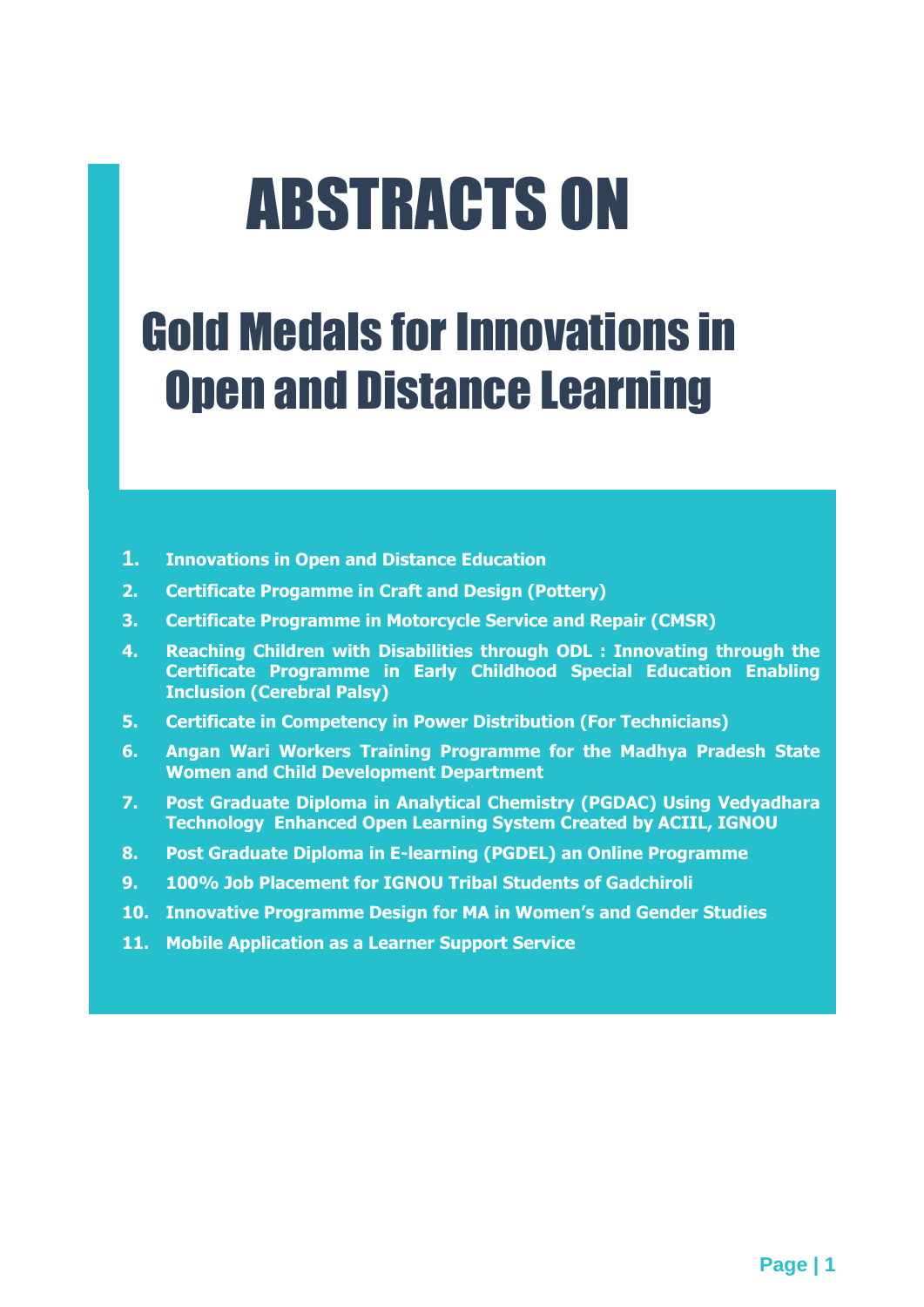### INNOVATIONS IN DISTANCE EDUCATION

Gold Medal for Innovation in Open and Distance Learning for year 2006 was conferred to Dr. Rakesh Chander Sharma, and his team comprising of Dr. Sanjay Jasola and Mr. Virender Chikkara, in the 17th Convocation of the University for their Innovation in integrating systems at all the remote classrooms and made the EDUSAT network fully functional. A brief about this Innovation and the Innovator is given below.

#### ABOUT THE INNOVATION

In year 2004 a satellite called EDUSAT was sent into space to exclusively serve the educational needs of the nation. The satellite was designed keeping in view the need of "interactivity" essential to imparting education particularly in the distance mode. IGNOU took initiative to launch pilot project by establishing a Teaching End (Studio) at EMPC and 134 receiving centres (Classroom ends) at it's Regional Centres, Study Centres and other Open Universities across the country. The network was to operate through a HUB established at ISRO, Ahmedabad. Each classroom end was installed with a Satellite Interactive Terminals" (SIT) with the help of ISRO Ahmedabad. The Satellite Interactive Terminal establishes a link with the Teaching End through the satellite. The SIT in turn connects to a computer system for receiving video, audio, data etc. and also interacting with the teacher delivering lecture at the Teaching End. In order to keep the project cost low, IGNOU decided to use the existing computer systems available with these remote centres but, for various reasons, the computer systems could not be integrated with the SIT at the time of Installation. Due to non-availability of trained technical manpower at these remote centres, later it was realized that the network is still not operable unless system integration is done. By the time, the installation of the SITs was complete already one year had passed with an unutilized satellite in the space. At that time IGNOU did not have the technical know-how of the new technology being introduced and the task of system integration at remote centres by sending technical teams through private agencies would have been quite expensive and time consuming.

IGNOU had an operational broadcast television channel called "GyanDarshan" being uplinked from EMPC therefore it was decided to learn the new technology and conduct special training sessions using GyanDarshan TV network to orient the non-technical human resource available at individual remote classroom ends and get the systems integrated. In a record time of about three months, Dr. Rakesh Chander Sharma, E-in-C, EMPC and his team comprising of Dr. Sanjay Jasola, Deputy Director, Computer Division and Mr. Virender Chikkara, STA, EMPC, successfully got the systems integrated at all the remote classrooms and made the EDUSAT network fully functional without incurring huge expenditure. The distance learners started reaping early benefits of the new interactive technology. The special efforts made for quickly learning the new technology and the innovative approach of the team in operationalizing an interactive communication network in a time saving manner were recognized by IGNOU and the team members were felicitated in year 2006 with Gold Medals for their Innovation in Distance Education.

#### ABOUT THE INNOVATORS

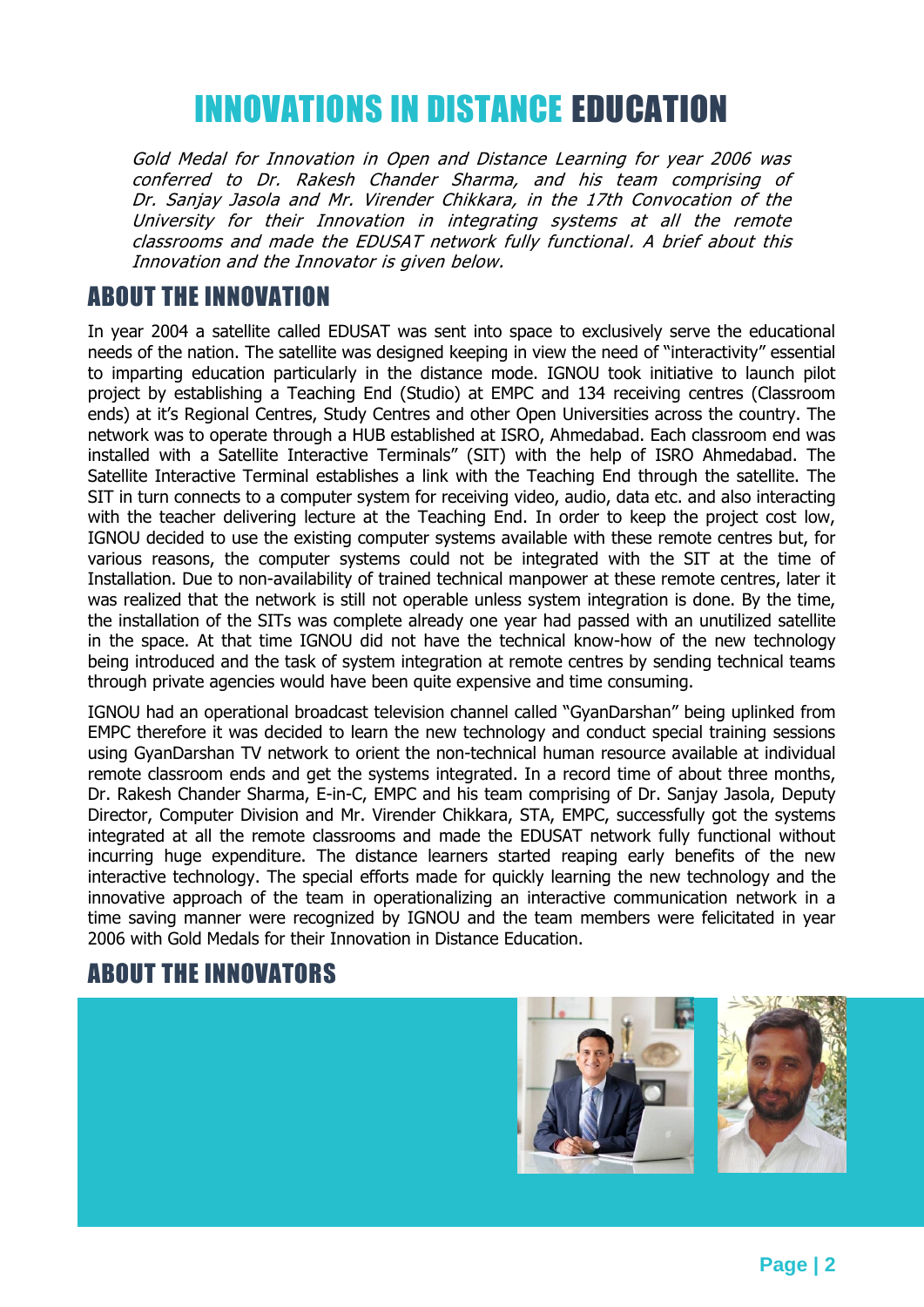### CERTIFICATE PROGRAMME IN CRAFT AND DESIGN (POTTERY)

Gold Medal for Innovation in Open and Distance Learning for year 2007 was conferred to Prof. Ajit Kumar in the 18th Convocation of the University for his Innovation in Instructional Design of Certificate in Craft and Design. A brief about this Innovation and the Innovator is given below.

#### ABOUT THE INNOVATION

The instructional design to offer the Certificate in Craft and Design was unique and different from the traditional system of instruction in ODL System. It included Interaction Workshops with the experts and awarded artisans for extensive discussion (and video shooting) on their work, opportunities, difficulties, processes and challenges for preparation of syllabus and courseware. An unique approach was followed for transaction of technical, conceptual procedural and artistic content to address multilingual and highly diverse educational levels (functionally literate artisans and educated urban youth).

The print materials used for transaction of the instructions included theory books, practical guide and work book having innovative features like use of pictures, photographs, sketches; simple language, small steps and stepwise explanation; Use of access devices and interactive dialogues and stories.

Similarly, the non-print media used in this system also had certain innovative features like live demonstrations, slide presentations, discussions on tele/radio counselling and video films, etc.

The materials have been quite successful in transmitting the knowledge and skills to the learners. The materials were found useful even to the artisans of other language because of the extensive use of graphics, film, demonstrations, etc.

This instructional design had components of Practical and Projects also. The innovative aspects of the practical component included the Lab Practical on Wheel, Drying, Firing and Decoration; Home Practical in Design and Hand Built Pottery; Field Practical on Preparation of Clay at site and Field Projects on Marketing.

More than 80% candidates appeared in the first cycle of examination had scored 'A' Grade (> 80%) in the theory and practical examination.

#### ABOUT THE INNOVATOR

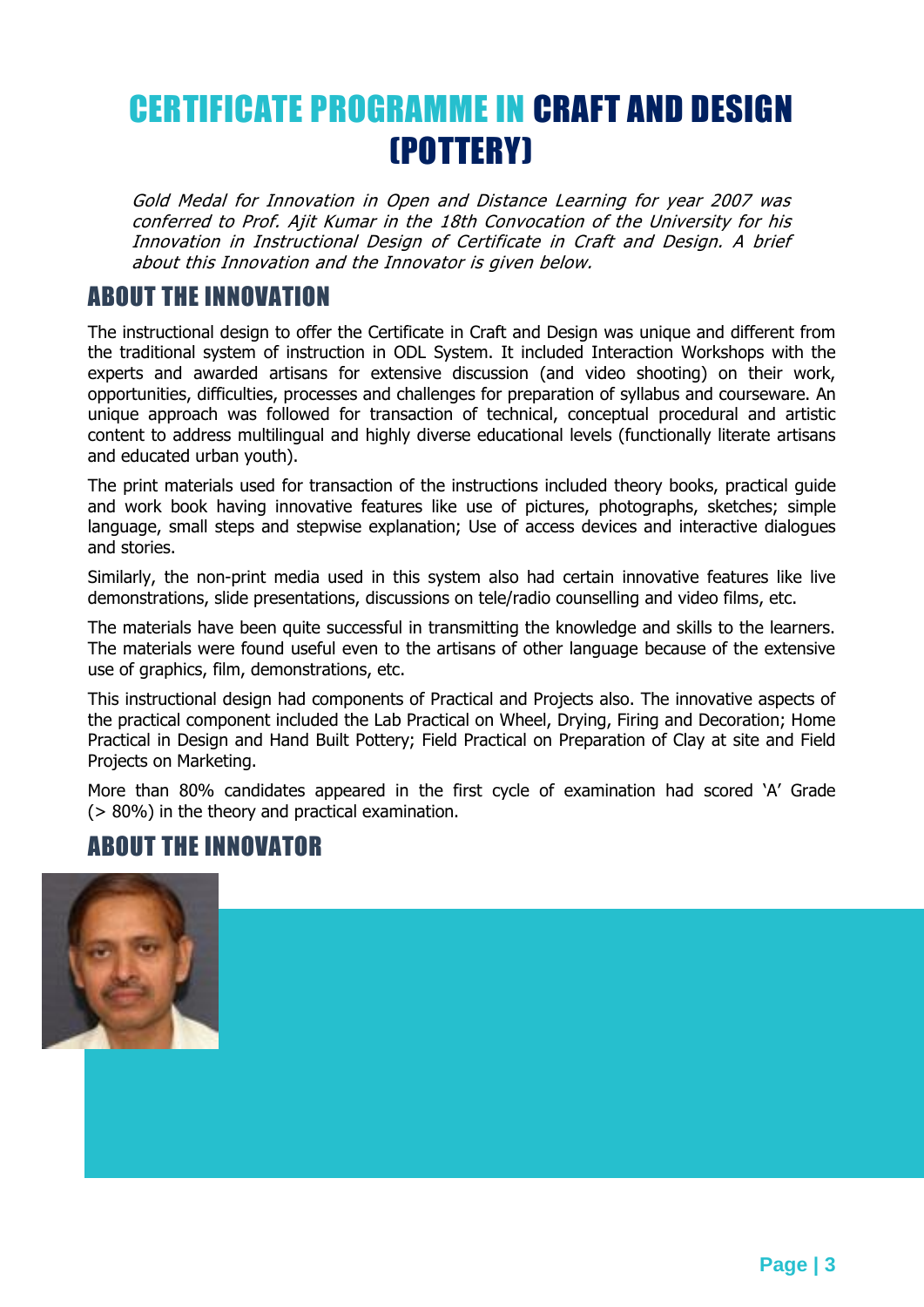### CERTIFICATE PROGRAMME IN MOTORCYCLE SERVICE AND REPAIR (CMSR)

Gold Medal for Innovation in Open and Distance Learning for year 2008 was conferred to Prof. Manoj Kulshrestha in the 19th Convocation of the University for his Innovation in Certificate Programme in Motorcycle Service and Repair (CMSR). A brief about this Innovation and the Innovator is given below.

#### ABOUT THE INNOVATION

The IGNOU-HHML Motorcycle Technicians Competency development Project (IH- MTCDP) is a collaborative initiative of Indira Gandhi National Open University (IGNOU) and Honda Motors Ltd. (HHML), World's No 1 Motor Cycle Manufacturing Company, towards the competency based skill development training for the motorcycle technicians of the country. Under the project, a Certificate Programme in Motorcycle Service and Repair (CMSR) is on offer since April, 2006. The innovative programme design of the CMSR Programme includes firstly, the theoretical and demonstrative training of learners at PSCs and then attaching them to actual work place to practice what is learnt. In fact, it is a perfect example of education-work linkage in vocational education where industry is participating shoulder-to-shoulder in terms of arranging the hands-on job training of the learners in the actual work place. Here, the learners are exposed to real world situations and the challenges of the field. Under innovative evaluation mechanism, the learners are continuously evaluated by their trainer during the hands-on training session apart from participating in Trade Test at the end of the programme.

A number of learners have already been trained and certified under this programme.

#### ABOUT THE INNOVATOR



**Prof. Manoj Kulshrestha, PhD from Indian Institute of Technology (IIT), Delhi, New Delhi is presently working as Pro Vice Chancellor in Chhattisgarh Swamy Vivekanand Technical University (CSVTU), Bhilai (CG). CSVTU is a State Technical University of Chhattisgarh state affiliating more than 100 technical institutions of the state. He has his substantive position as Professor of Civil Engineering in School of Engineering & Technology (SOET) at Indira Gandhi National Open University (IGNOU), New Delhi, where he teaches Value Management and Construction Project Management. He is out on EOL from IGNOU to join CSVTU, Bhilai.**

**He has designed and implemented several innovative training projects in engineering, such as the IGNOU-CIDC Construction Education and Training Project and the IGNOU-HERO Motorcycle Technicians Vocational Qualification Project. He has published over 30 research and technical papers in various International and National journals and conferences. He is member of Society of American Value Engineers (SAVE), ASSOCHAM's Council of Construction Skill Development Council of India (CSDCI) and Indian Society for Technical Education (ISTE). He was awarded Scroll of Commendation by Construction Industry Development Council (CIDC) and World Education Award 2011 and World Educational Leadership Award 2011 for his innovative vocational education initiatives.**

**Email : kulshreshtha\_m@ignou.ac.in**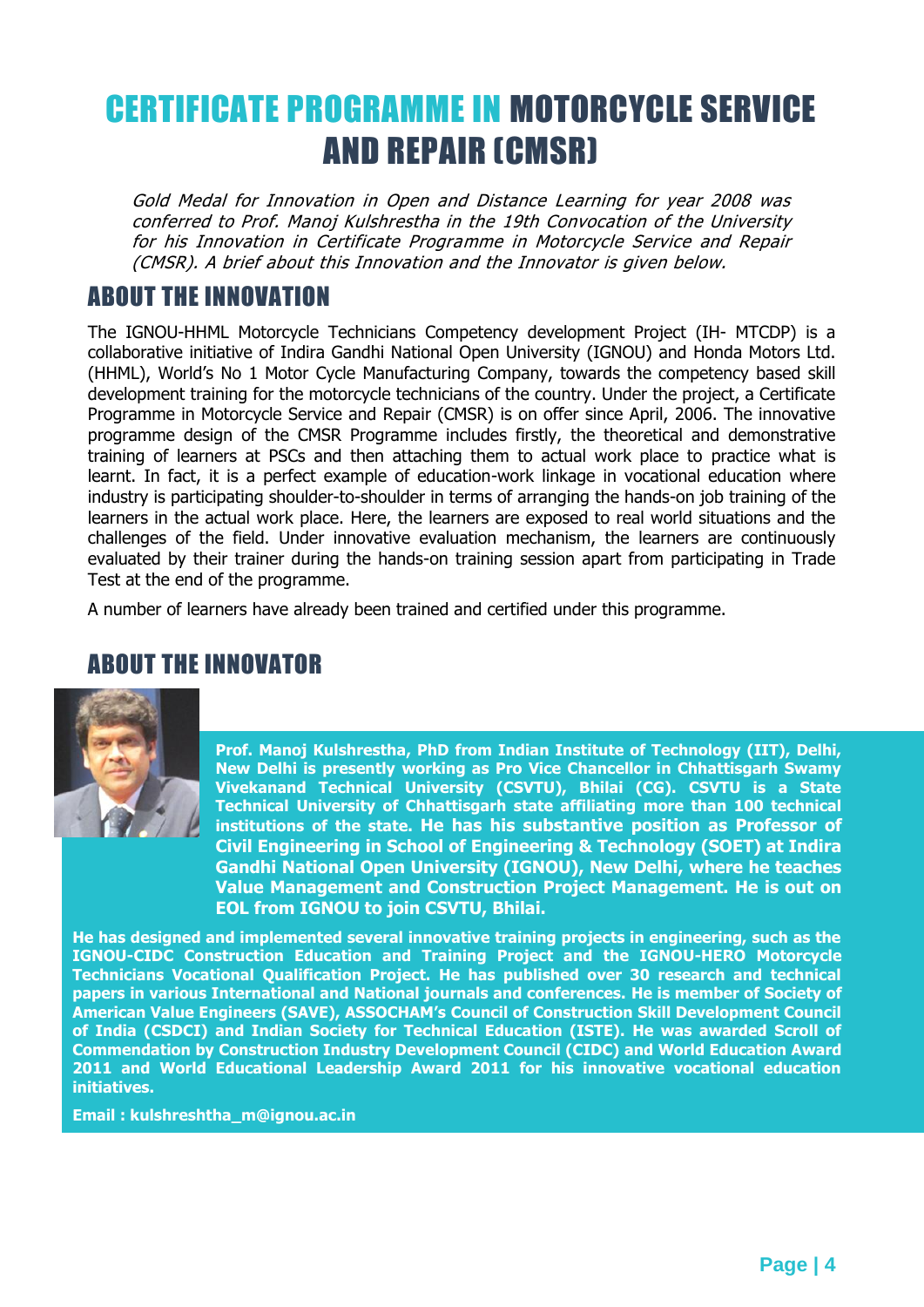### CERTIFICATE PROGRAMME IN EARLY CHILDHOOD SPECIAL EDUCATION ENABLING INCLUSION (CEREBRAL PALSY)

Gold Medal for Innovation in Open and Distance Learning for year 2009 was conferred to Prof. Rekha Sharma Sen in the 21<sup>st</sup> Convocation of the University for his Innovation in Reaching Children with Disabilities through ODL : Innovating through the Certificate Programme in Early Childhood Special Education Enabling Inclusion (Cerebral Palsy). A brief about this Innovation and the Innovator is given below.

#### ABOUT THE INNOVATION

The Certificate Programme in Early Childhood Special Education Enabling Inclusion (Cerebral Palsy) is a national level programme in disability area which is first of its kind that was developed at the Indira Gandhi National Open University (IGNOU) for training personnel to provide education and intervention to children with cerebral palsy. This innovative programme in the sector of disability was developed by the Faculty of Child Development in the School of Continuing Education at IGNOU in collaboration with the Rehabilitation Council of India. The innovation in the Certificate Programme was in terms of programme concept, instructional design, programme content (curriculum and self-learning materials), eligibility requirements and the target group addressed.

For example, the instructional design has laid equal stress on the theory and hands-on training. Various other innovative interventions/strategies in the self learning material included transacting and explaining difficult academic concepts to the learners with 10th pass level, including real life situations in the text, extensive use of art work and pictures to indicate exact positioning needs and posture, and adaptations for a child with cerebral palsy, project manuals were also created which was a unique intervention in context to the study material. In terms of programme delivery, high quality academic support to the learners at the time they begin their study is ensured by identifying RCI recognized Institutions as programme Study Centres for programme delivery.

#### ABOUT THE INNOVATOR



**Professor Rekha Sen Sharma is a PhD in Child Development, with double Masters in Child Development and Elementary Education. Formerly, Chair Professor at Centre for Early Childhood Development and Research, Jamia Millia Islamia, she is presently Professor, Faculty of Child Development in the School of Continuing Education, Indira Gandhi National Open University, New Delhi, India. Her areas of teaching and research include Child Development, Early Childhood Education, Disability, Early Language and Literacy, and the Psychology of Creativity**

**Email : rekhasharmasen@ignou.ac.in**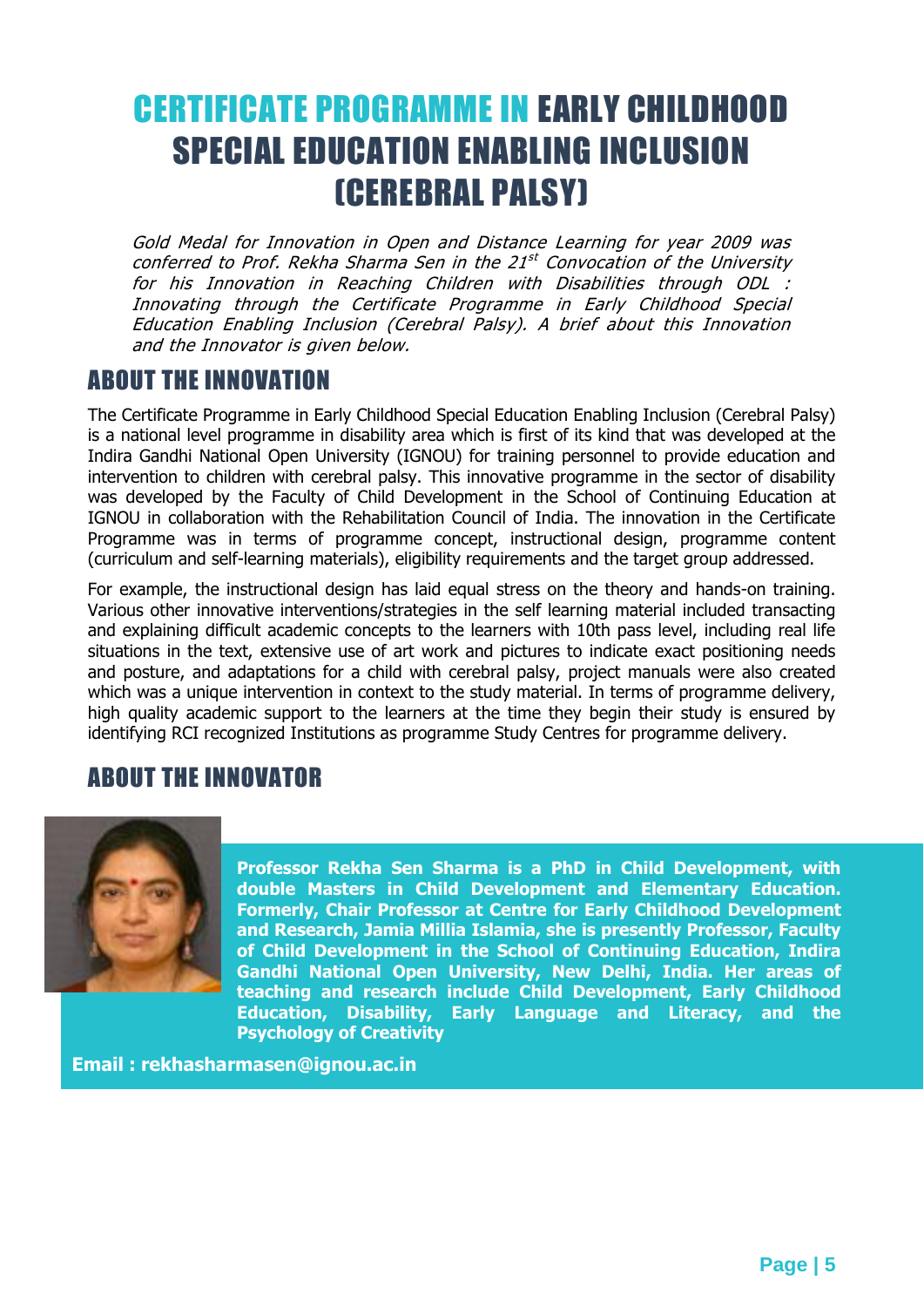### CERTIFICATE PROGRAMME IN COMPETENCY IN POWER DISTRIBUTION (FOR ELECTRICAL TECHNICIANS)

Gold Medal for Innovation in Open and Distance Learning for year 2010 was conferred to Dr. Rakhi Sharma in the 21st Convocation of the University for his Innovation in Certificate in Competency in Power Distribution for Electrical Technicians under IGNOU-Ministry of Power (MoP) Project. A brief about this Innovation and the Innovator is given below.

#### ABOUT THE INNOVATION

This unique and innovative programme was planned and developed by Dr. Rakhi Sharma in collaboration with Ministry of Power in most unique way, with maximum use of present available resources and best technology available. This programme aims at addressing the grass root problem of proper training of technicians, simultaneously it also helps in reducing huge transmission and distribution losses, minimizing casualties among technicians while working on power lines. Aligned to generate employment/entrepreneurship it's a new successful experiment done in ODL system through convergence and conversion of subsystem. This programme has been developed and implemented for competency based skill and knowledge development for technicians, which is providing better Industrial-Educational linkage while collaborating with professional bodies.

Some of the Innovative Learning and Programme Delivery Solution are :

- collaboration with potential programme study centres for effective implementation, seriousness in conduction of technical lab practical/skill development training/technical theory sessions and Learner Support, and
- this programme we have involved Electrical power industries and their power training institutes are identified as IGNOU's programme study centres (PSC), This facilitate learning (i) By conduction of theory and practical sessions at same work place.

Customized study material (for theory and practical manual/work book) with well designed structured, coloured simplified format with lots of illustrations. The programme also include Telecounselling, interactive radio counselling, pictures and multimedia enabled Computer Based Tutorials (CBT), etc. showing virtual working of machines, etc.

#### ABOUT THE INNOVATOR



**Presently, Dr. Rakhi Sharma is Director, School of Engineering and Technology (SOET), IGNOU, New Delhi and Associate Professor of Electrical Engineering discipline. Dr. Rakhi Sharma holds doctoral degree, PhD from Indian Institute of Technology (IIT), Delhi, India and Post Graduation, Master of Technology (M. Tech.) with Distinction from Maulana Azad National Institute of Technology (MANIT), Bhopal.**

**She has been associated with designing and development of different distance learning technical Programme/Courses as Coordinator. At present, she is Project and Programme Coordinator for the Development of Distant E-learning Solar Energy Application Programmes which are being developed in association with International Solar Alliance (ISA).**

**She has been awarded University Gold Medal in 2014 for the best Research Paper award at New Delhi.**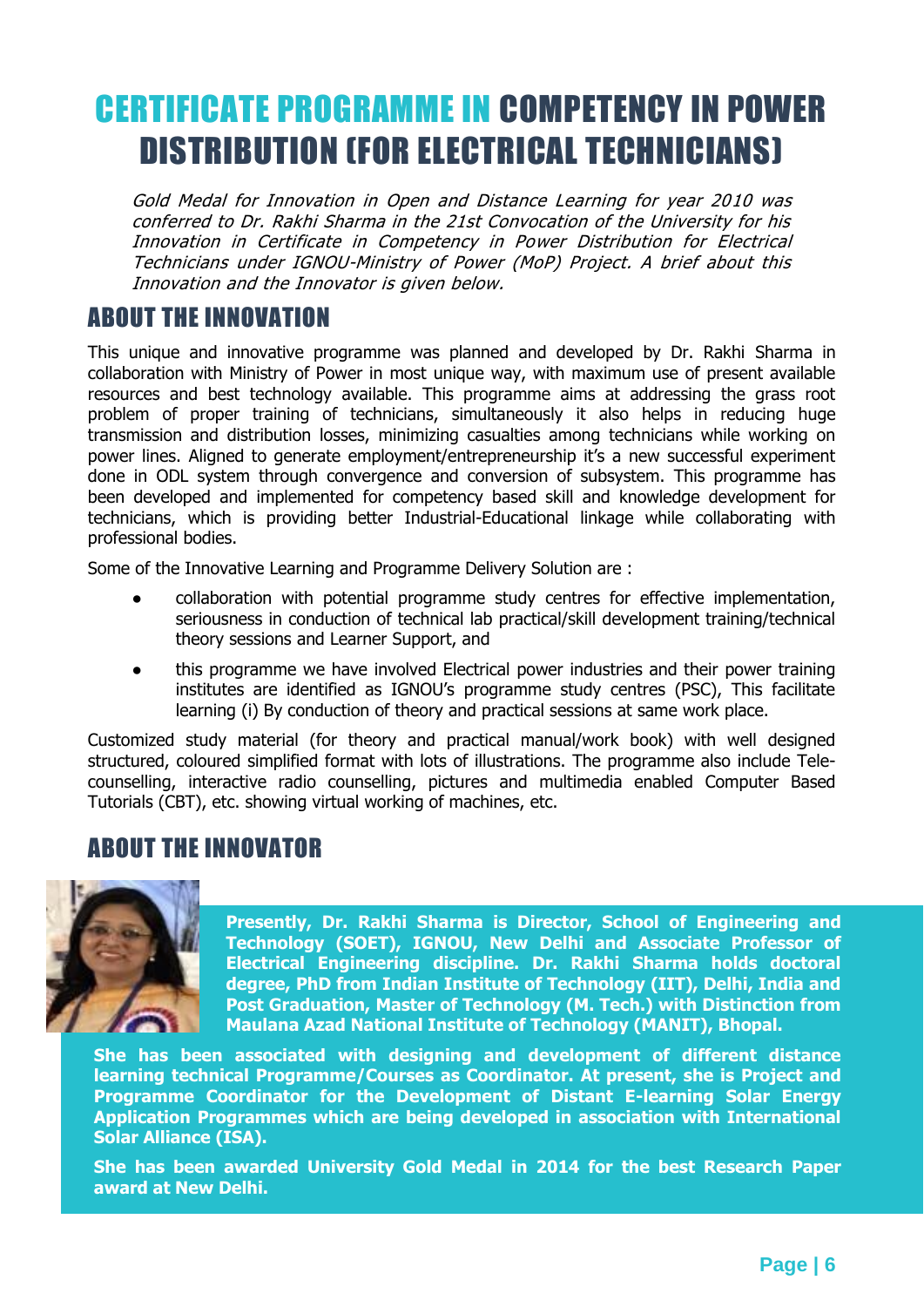### ANGANWARI WORKERS TRAINING PROGRAMME FOR THE MADHYA PRADESH STATE WOMEN AND CHILD DEVELOPMENT PROGRAMME

Gold Medal for Innovation in Open and Distance Learning for year 2011 was conferred to Dr. Harkirat Bains in the 22nd Convocation of the University for her Innovation in Anganwari Workers Training Programme for the Madhya Pradesh State Women and Child Development Department. A brief about this Innovation and the Innovator is given below.

#### ABOUT THE INNOVATION

The Anganwari Workers Training Programme is an innovative intervention in preparing skilled personnel who would help the Government to lower its Infant Mortality Rate (IMR), in the State of Madhya Pradesh. The innovator conceived, designed, developed and conducted the training programme. The training modules for the Anganwari Workers of the State Women and Child Development Department were prepared and training of 1014 workers in Vidisha District completed in collaboration with UNICEF. In addition components like Immunization, Nutrition, Sanitation, Growth monitoring, identification of severely malnourished children were included in this programme.

The objective of conducting this programme was not limited to adding a qualification to the academic profile of Anganwari Workers, but to build capacity in a manner that distinctly improved their existing skill levels. The average score of the group of 1014 workers in pre evaluation was 31.23 which increased to 61.12 after the training. This increase of about 30 points clearly indicates that the programme made a substantial impact. This value addition could be achieved only because the programme was tailored according to the responsibilities of and expectations from an Anganwari Worker.

This programme known as "Vidisha Model" has been adopted by the Government of Madhya Pradesh for the training of about 80,000 Anganwari Workers in the entire state. The training module was also adopted for the Training of Trainers (ToT) by the Women & Child Development Department, Government of Chhatisgarh.

#### ABOUT THE INNOVATOR



**Dr. Harkirat Bains completed her Post-Graduation, securing 2nd position in Punjab University in 1986. She did her Bachelor's in Education from the same University the subsequent year and cleared NET in 1999. She did her Doctorate in Food and Nutrition and also successfully completed her D.Sc from Barkatullah University, Madhya Pradesh.**

**She was working on UNICEF projects and she has been the Vice President of 'Childs Rights Observatory' of Madhya Pradesh and is a Resource Person for various organizations.**

**She has designed and developed innovative programmes in the field of Dietetics, Physiotherapy and Therapeutic Nutrition.**

**She has a passion for gardening which has won her numerous state-level awards. Her collection of poems, 'The Last Autumn Leaf' was first published n 2002.**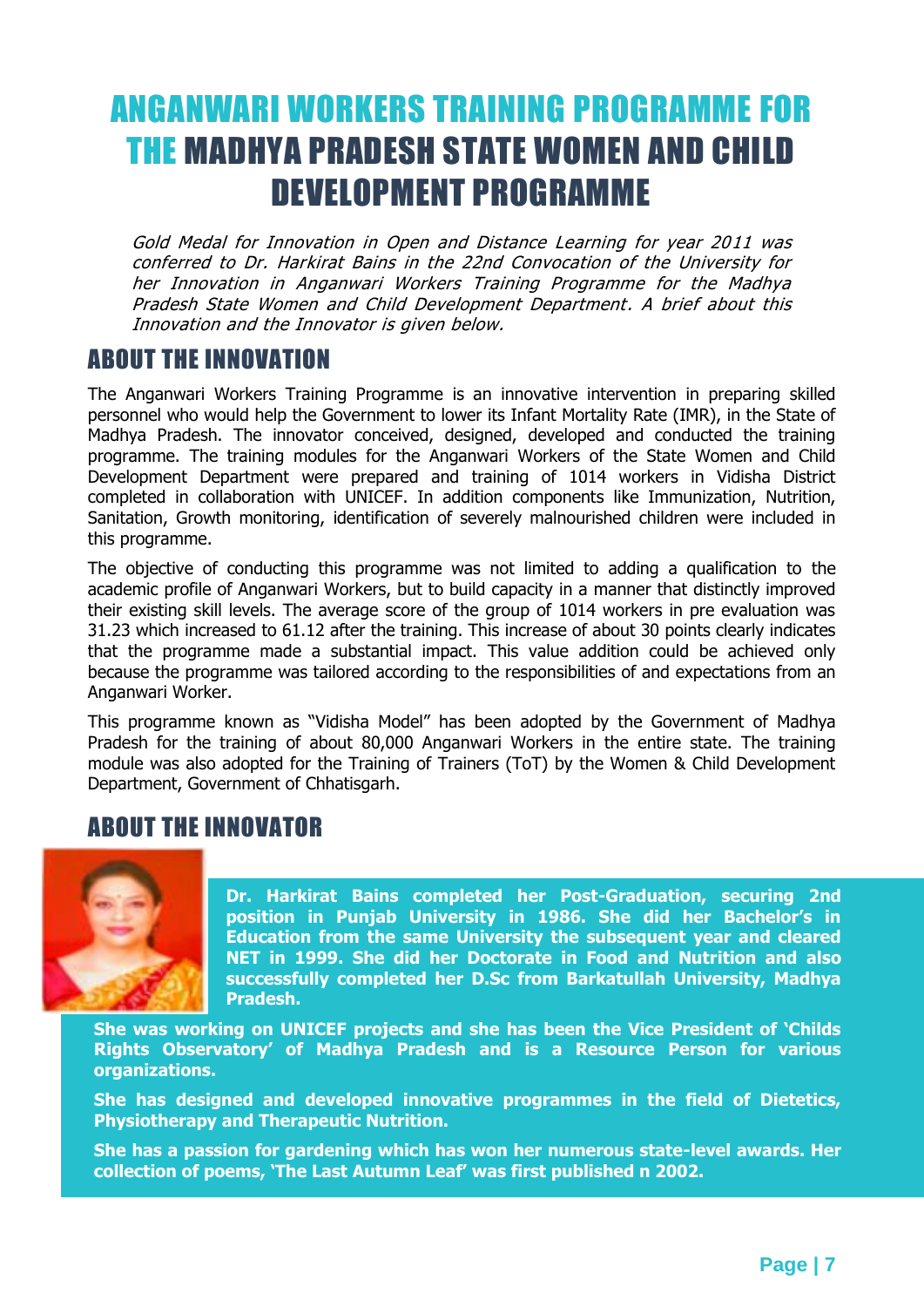### POST GRADUATE DIPLOMA IN ANALYTICAL CHEMISTRY (PGDAC) USING VEDYADHARA TECHNOLOGY ENHANCED OPEN LEARNING SYSTEM CREATED BY ACIIL, IGNOU

Gold Medal for Innovation in Open and Distance Learning for year 2011 was conferred to Dr. Lalita Kumar and Dr. Sanjiv Kumar in the 23rd Convocation of the University for their Innovation in Application of ICT in Delivery Mechanism. A brief about this Innovation and the Innovator is given below.

#### ABOUT THE INNOVATION

The work pertains to the quality assured delivery of a highly skill based capacity building program, Post Graduate Diploma in Analytical Chemistry (PGDAC) using Vedyadhara-Technology Enhanced Open Learning System created by ACIIL, IGNOU. The innovative features of the ICT Enabled Delivery Mechanism of the PDGAC are described below in brief.

It has a powerful open e-learning framework supported by disciplined social networking that empowers the learner with the freedom of learning at the convenience of time and space and yet be connected with the teacher/instructor and the peers alike. The ICT intervention in the programme delivery provides a quality assured learning support to the learners that alleviates their fear of isolation and paves way for moving from the passive ODL system to active learner and learning centric education.

The student's learning experience and engagements are enriched through community wiki, discussion forums, LMS and other forms of open source supported interactions. The ICT based material consists of linkages with open resources, additional and supplementary material in addition to the approved course material.

Enriched Unit is a novel feature under the additional materials. It consists of the annotated approved course unit; the annotations providing the contextual linkages to relevant animations, simulations, video lectures, quizzes and presentations etc.

#### ABOUT THE INNOVATOR



**Associated with the design, development and maintenance of distance teaching-learning materials.**



**Associated with NCERT, SCERT and NIOS concerning teacher training, development of textual material and teaching aids for secondary and senior secondary level.**

**Associated with the design and development of distance teachinglearning materials.**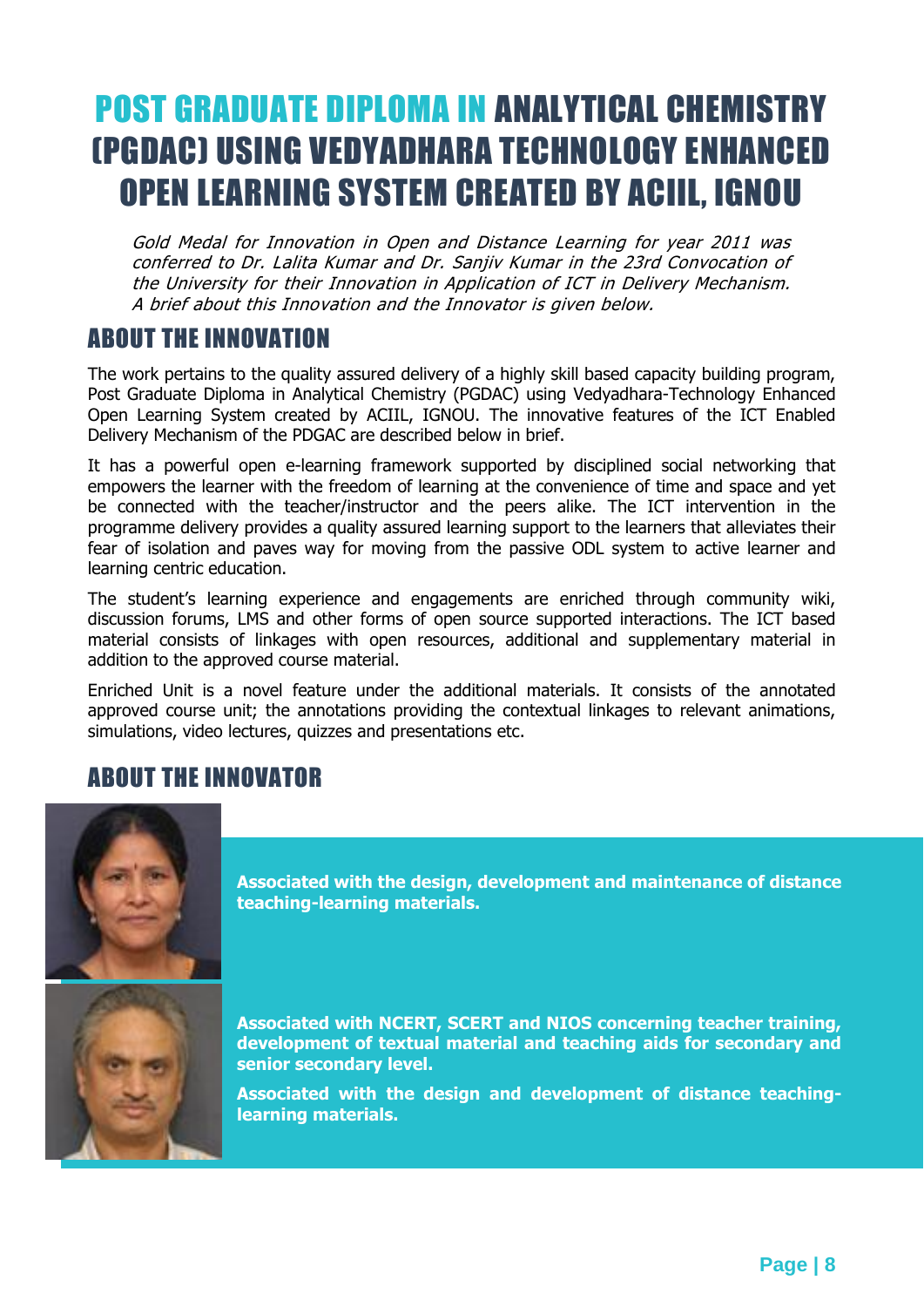### POST GRADUATE DIPLOMA IN E-LEARNING (PGDEL) (ONLINE PROGRAMME)

Gold Medal for Innovation in Open and Distance Learning for year 2013 was conferred to Prof. Sanotsh Panda and Dr. G. Mythili in the 26th Convocation of the University for their Innovation in Post Graduate Diploma in E-learning (PGDEL), an Online Programme. A brief about this Innovation and the Innovator is given below.

#### ABOUT THE INNOVATION

With the increasing use of web technologies in education, there is an increasing need for qualified human resources to design, develop, implement and manage effective e-learning programmes. Although a variety of online programmes are available, their quality remains an issue. Further, there was a felt need in this country to 'apply' the existing pedagogies in educational and training contexts, and implement **blended e-learning** which is developed through open sources and is based on OERs. It is in this context, the Indira Gandhi National Open University (IGNOU) has designed and developed a Post Graduate Diploma in E-Learning (PGDEL), to develop professional competencies designing, developing and implementing online educational and training programmes in the country. The Programme implemented blended learning with the combination of OERs, weekly virtual classes, personalized online student support, Moodle-based LMS and discussion forum, Google Group interaction, mobile support, F2F hands-on for learning the application of open source online tools, doing a project (on design, development, implementation, and evaluation of online education/ training on a Moodle LMS), and online assignments and examinations. This innovation is an example of practical pedagogy and simple instructional design for quality e-learning.

#### ABOUT THE INNOVATOR



**Director) at the Staff Training and Research Institute of Distance** Director) at the Staff Training and Research Institute of Distance<br>Education (STRIDE), IGNOU. A former Senior Fulbright Scholar, Prof. Panda has been Founding Director of Inter-University Consortium (IUC-**TEFED) at IGNOU; Director of Policy and Research the Association of Indian Universities; Director of Flexible Learning at the University of** Indian Universities; Director of Flexible Learning at the University of<br>South Pacific; and Chairperson, National Council for Teacher Education, Government of India.. A trained expert on educational media/television from BBC/UK, he has published many books (including by Routledge, **Email : gmythili@ignou.ac.in nationally and internationally. Prof. Santosh Panda, is Professor of Distance Education (and former London & New York), book chapters, and articles and research papers** 

**Prof. Santosh Panda, is Professor of Distance Education at the Staff Training and Research Institute of Distance Education (STRIDE), IGNOU. Email : spanda.ignou@gmail.com**



**Dr. G. Mythili is Deputy Director in Staff Training and Research Institute** Dr. G. Mythili is Deputy Director in Staff Training and Research Institute<br>of Distance Education (STRIDE), IGNOU. She has contributed towards the development of human and training resources through academic workshops and by developing training materials in IGNOU. She has workshops and by developing training materials in IGNOU. She has<br>published articles in referred journals. She is an efficient resource person for training of various kinds with special reference to computer related training on basic computing, multimedia development and online, web**based training (Web 2.0).** 

**Email : kulshreshtha\_m@ignou.ac.in Email : gmythili@ignou.ac.in**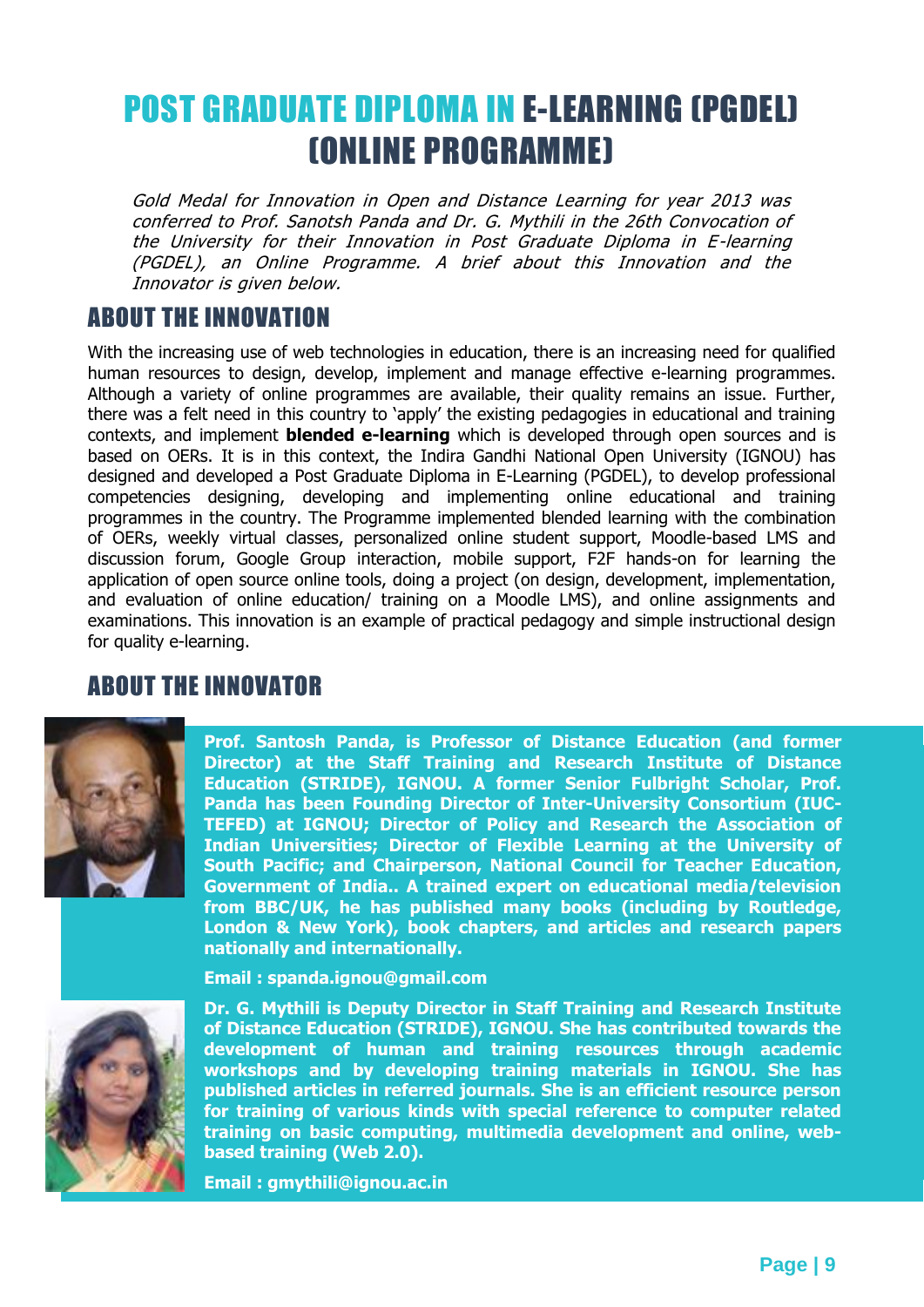### 100% JOB PLACEMENT FOR IGNOU TRIBAL STUDENTS OF GADCHIROLI

Gold Medal for Innovation in Open and Distance Learning for year 2014 was conferred to Dr. P. Sivaswaroop in the 27th Convocation of the University for his Innovation in 100% Job Placement for IGNOU Tribal Students of Gadchiroli. A brief about this Innovation and the Innovator is given below.

#### ABOUT THE INNOVATION

Tribal students are generally in interior places and are deprived of many minimum facilities, due for normal citizens. Education is one such facility, especially the Higher Education and the vocational Education, which can make them capable to earn and have a decent Life Style. Now a days employability of youth (even for B.Tech/MBAs) is a burning issue. The Government of India plans to give thrust to Vocational Education. In this context, assessing the skills provided by the University's Academic Programmes and matching them to the industry requirement is the key. It also involves approaching various employers and explaining them about the capabilities of the students who have passed out from the university.

Here is the case of 10th pass candidates from an interior, backward trouble torn district of Gadchiroli getting employment after studying an IGNOU 6 months certificate course. The Gadchiroli Tribal District has very low (26%) literacy rate with naxal problem and severe backwardness. This innovation involved in studying their conditions. Understanding their needs, providing them the job oriented vocational education, talking to employers for these students employment, keep students and Academic Counsellors sensitized towards Quality studies (both theory and practical) and finally arranging campus placement interviews at Gadchiroli. Thus the innovative strategy provided 100% Job Placement for IGNOU Tribal Students of Gadchiroli.

#### ABOUT THE INNOVATOR



**Dr. P. Sivaswaroop is presently the Regional Director of IGNOU Regional Centre at Nagpur. During this tenure as the Regional Director, his emphasis has been primarily on developing short term courses relevant to the local people. He has successfully established Special Study Centres at Jails so that prisoners can pursue their education in the course of their choice. He designed Special Vocational Skill Development Courses for the prisoners, which was also launched by the Honourable Vice Chancellor of IGNOU.**

**He received PhD in Chemistry from Andhra University with a 'Best Thesis Award', followed by the Post-Doctoral Work at the University of Hyderabad. He is a Fellow of the prestigious Royal Society of Chemistry (FRSC), London and Member of American Chemical Society. He has contributed several papers published in the International and National Journals on Chemistry, Education and Ethical Issues. He was appointed by the Government of Andhra Pradesh as an Expert in Chemistry for technical monitoring of cloud seeding experiments. He was honoured by several Agencies for his Socially Oriented Activities. Some of them are "Shiksha Maharshi, Vidarbha Bhushan, Krishi Gaurav' etc. He was also an esteemed Member of the Board of Management, Academic Council and Planning Board of IGNOU at the national level.**

**Email : psivaswaroop@ignou.ac.in**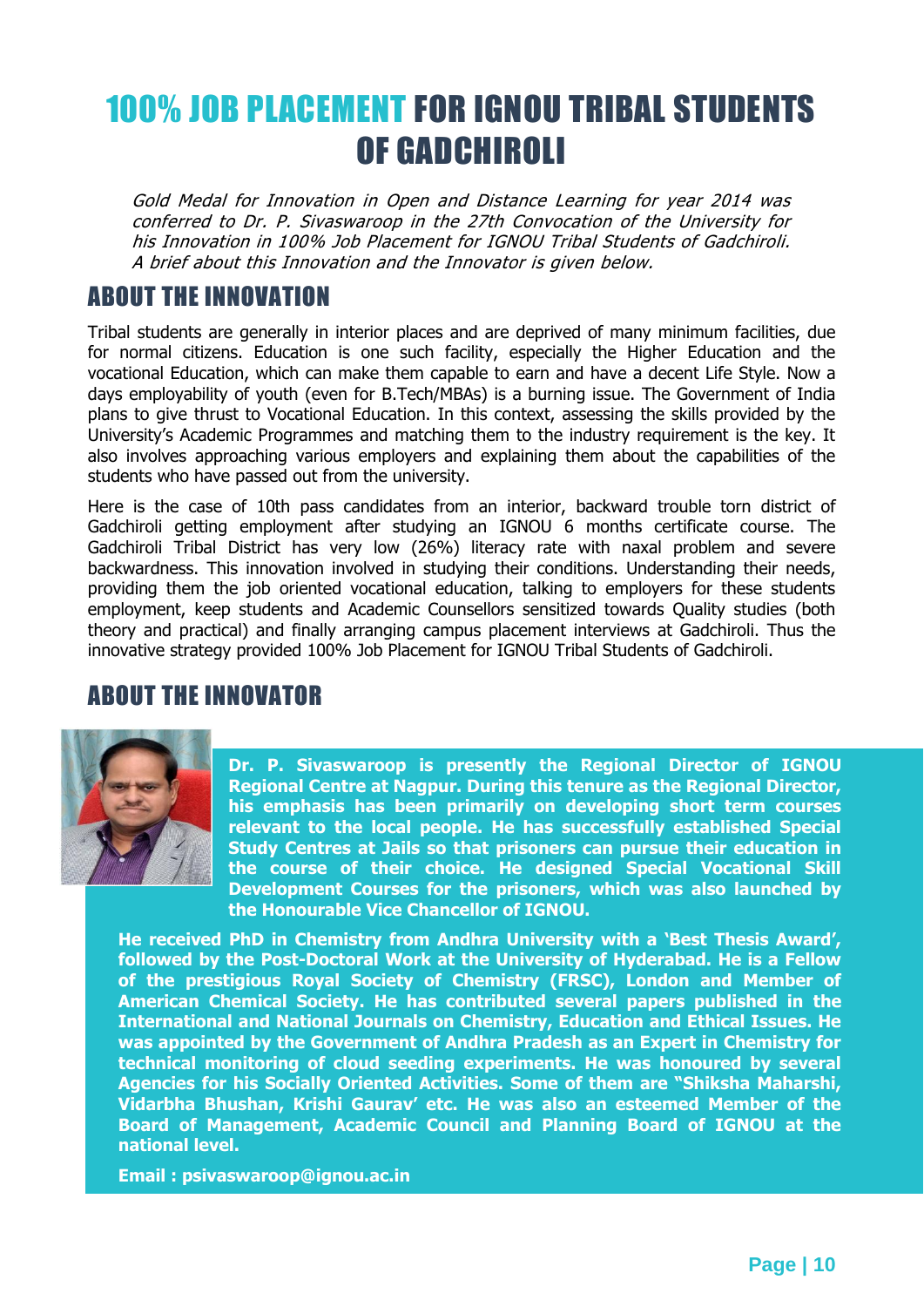### INNOVATIVE PROGRAMME DESIGN FOR MA IN WOMEN'S AND GENDER STUDIES

Gold Medal for Innovation in Open and Distance Learning for year 2015 was conferred to Dr. Nilima Srivastava in the 28th Convocation of the University for her Innovative Programme Design for MA in Women's and Gender Studies. A brief about this Innovation and the Innovator is given below.

#### ABOUT THE INNOVATION

MAWGS is a pioneer academic programme which addresses the concerns raised by the proponents of both Women's Studies and Gender Studies.

The programme aims at providing comprehensive knowledge with the help of concepts, theories and study of socio-cultural, politico-economic factors and psychoanalysis by questioning gender relations, their impact on women and men, thereby opening up vistas of cultural transformation in society. This programme weaves in international perspectives and contextualizes them to Indian scenario.

Women's and Gender Studies (WGS) is offered as a generic programme internationally, but to have a wider learner base and to offer learners the possibility of in-depth study, two specializations were created in 2nd year of MAWGS. Thus, offering specialization is another novel attempt which has not been found in the curricula of W&GS world over.

Another pioneering effort has been WGS Online Interactive Forum to provide additional web based support to the learners of the programme by creating of an interactive platform for direct interface with the faculty (Programme and course coordinators). This web based online forum addresses their queries and concerns, provide additional inputs, updates and allow peer learning, bridging barriers of distance, time and geography. For Programme Coordinators, it is a mechanism to assess efficacy of SLM, learners' understanding of the same and inculcate critiquing of factors/forces responsible for subordination and marginalization of women and men in society.

#### ABOUT THE INNOVATOR



**Dr. Nilima Srivastava is a trained social worker from Department of Social Work (1981). She has BEEN faculty at Department of Social Work, University of Delhi and Women's Studies and Development Centre, University of Delhi. Apart from teaching she was actively involved in other academic activities of the Department, viz. Rural Camps, Supportive Field Instruction Programme. Presently, she is Professor in the School of Gender Development Studies in IGNOU.**

**Her publications include two Books : 'Women on the Path of Progress (a Study of Decadal Change in role Conflict among Women Professionals); and 'Girl Child : Changing Perceptions' Volume I and II.**

**Several of her papers have appeared in National and International publications. She has been invited by various Institutions to take sessions on Gender Issues and conducts training programmes on gender sensitization.**

**Email : nilimasrivastav@ignou.ac.in**